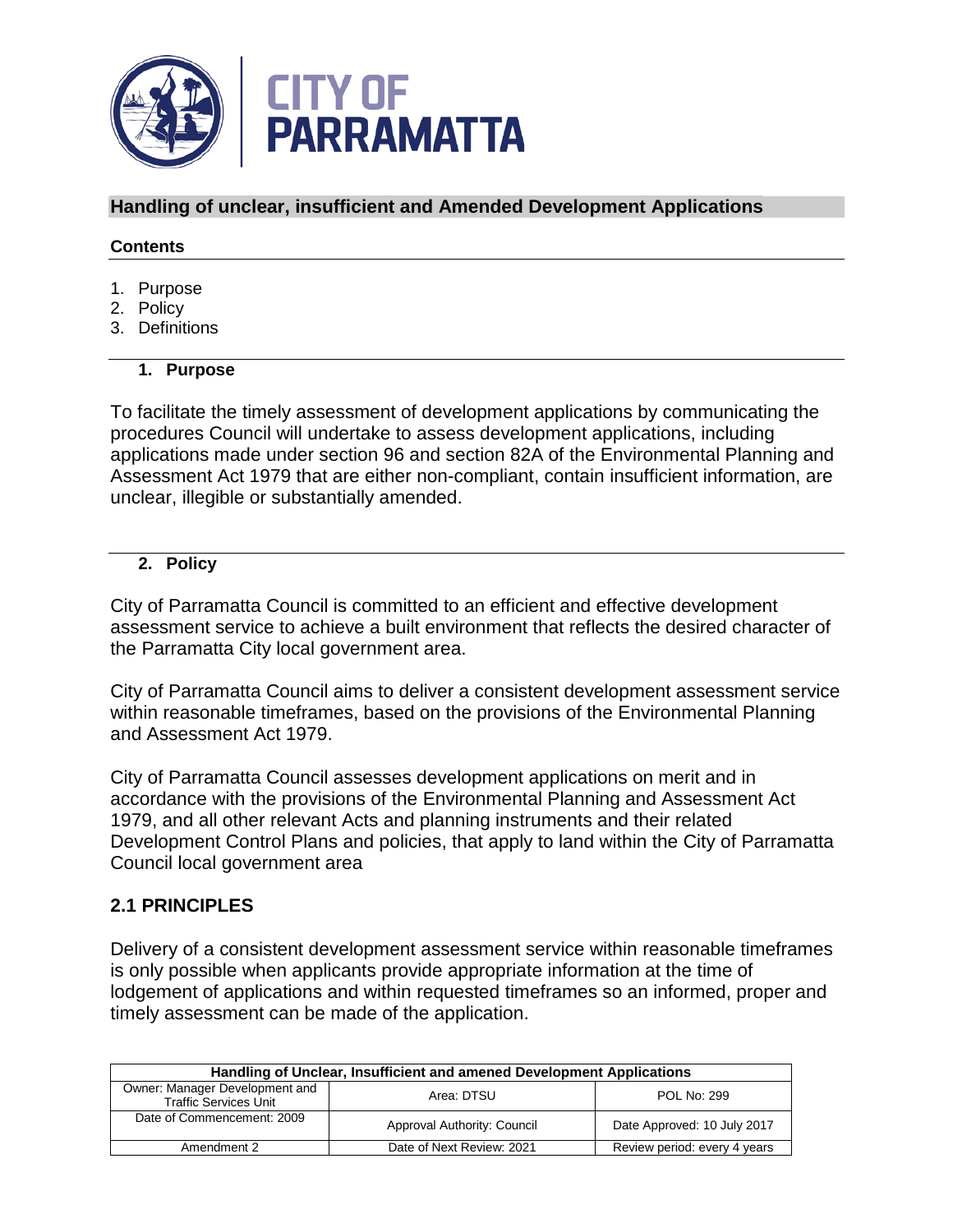

The early identification and resolution of compliance and merit issues will alleviate the need for lengthy negotiations during the assessment of a development application.

# **2.2 SERVICES ASSOCIATED WITH DEVELOPMENT ASSESSMENT**

Both Council and applicants can contribute to the efficient processing of development applications by following these guidelines:

## 2.2.1 Applicants:

- Become familiar with Council's plans, polices and codes which affect the proposal and development site.
- Speak to neighbours about what is proposed and consider their concerns in the design (this may help to avoid submissions objecting to your application).
- Comply with all policies, plans and codes.
- Attend a pre-lodgement meeting and follow the advice given.
- Submit all of the required information at the time of lodgement of the application, including any relevant checklists provided by Council
- Submit the required copies of all plans and associated documents, and in the correct format.

## 2.2.2 Council:

- Providing application checklists for applicants to complete before lodging the application (the checklists provide details to applicants on what information is required for Council to undertake an assessment of each application).
- Staff will not accept an application if it is inadequate in information or fees. Each application lodged will be checked at the Customer Contact Centre by a member of our Development Advisory Service team.
- Providing a pre-lodgement advisory service with senior staff from our Development and Traffic Services Unit to give the applicant written advice regarding how the proposed development fits with the relevant development

| Handling of Unclear, Insufficient and amened Development Applications |                             |                              |  |
|-----------------------------------------------------------------------|-----------------------------|------------------------------|--|
| Owner: Manager Development and<br><b>Traffic Services Unit</b>        | Area: DTSU                  | <b>POL No: 299</b>           |  |
| Date of Commencement: 2009                                            | Approval Authority: Council | Date Approved: 10 July 2017  |  |
| Amendment 2                                                           | Date of Next Review: 2021   | Review period: every 4 years |  |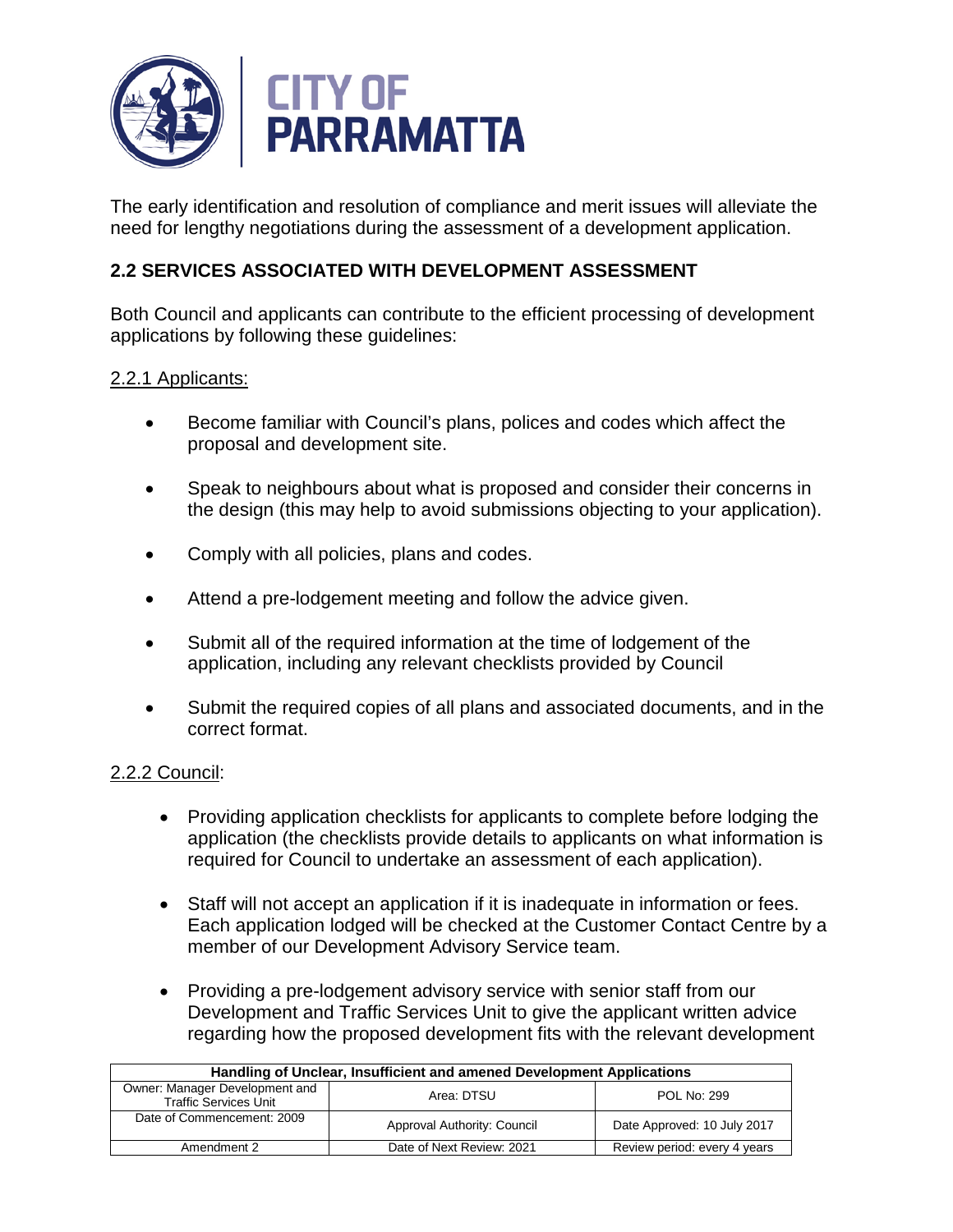

standards and advice on improvements which can be made to achieve compliance and address identified issues.

Further Details on Council's Pre-lodgement Advisory Service can be found on our website www.cityofparramatta.nsw.gov.au

- Ensuring that all environmental planning instruments relevant to development within City of Parramatta Council are freely available on Council's website and ensuring printed copies are available at the Customer Contact Centre.
- Publicising the 'standard conditions' that all developments can expect as part of the conditions of consent.
- Providing information on Council's website about the development assessment process.
- Maintaining information on the status of each development application on Council's website (refer to the DA Tracking icon).

# **2.3 PROCESSING OF DEVELOPMENT APPLICATIONS, MODIFICATIONS AND REVIEW OF DETERMINATIONS**

Applications will be processed in accordance with the Environmental Planning and Assessment Act and Regulations and all other relevant Acts and planning instruments and their related Development Control Plans and policies that apply to land within the City of Parramatta Council local Government area.

Internal and external referrals are required for some applications and the assessing officer will take the comments received into consideration when determining the application.

For development applications requiring notification, Council will adhere to the notification requirements as stated in the relevant Development Control Plan and notify surrounding landowners of the development application. A copy of the Development Control Plans is available from Council's Customer Contact Centre and Council website.

## **2.3.1 Illegible or unclear development applications**

| Handling of Unclear, Insufficient and amened Development Applications |                             |                              |
|-----------------------------------------------------------------------|-----------------------------|------------------------------|
| Owner: Manager Development and<br><b>Traffic Services Unit</b>        | Area: DTSU                  | POL No: 299                  |
| Date of Commencement: 2009                                            | Approval Authority: Council | Date Approved: 10 July 2017  |
| Amendment 2                                                           | Date of Next Review: 2021   | Review period: every 4 years |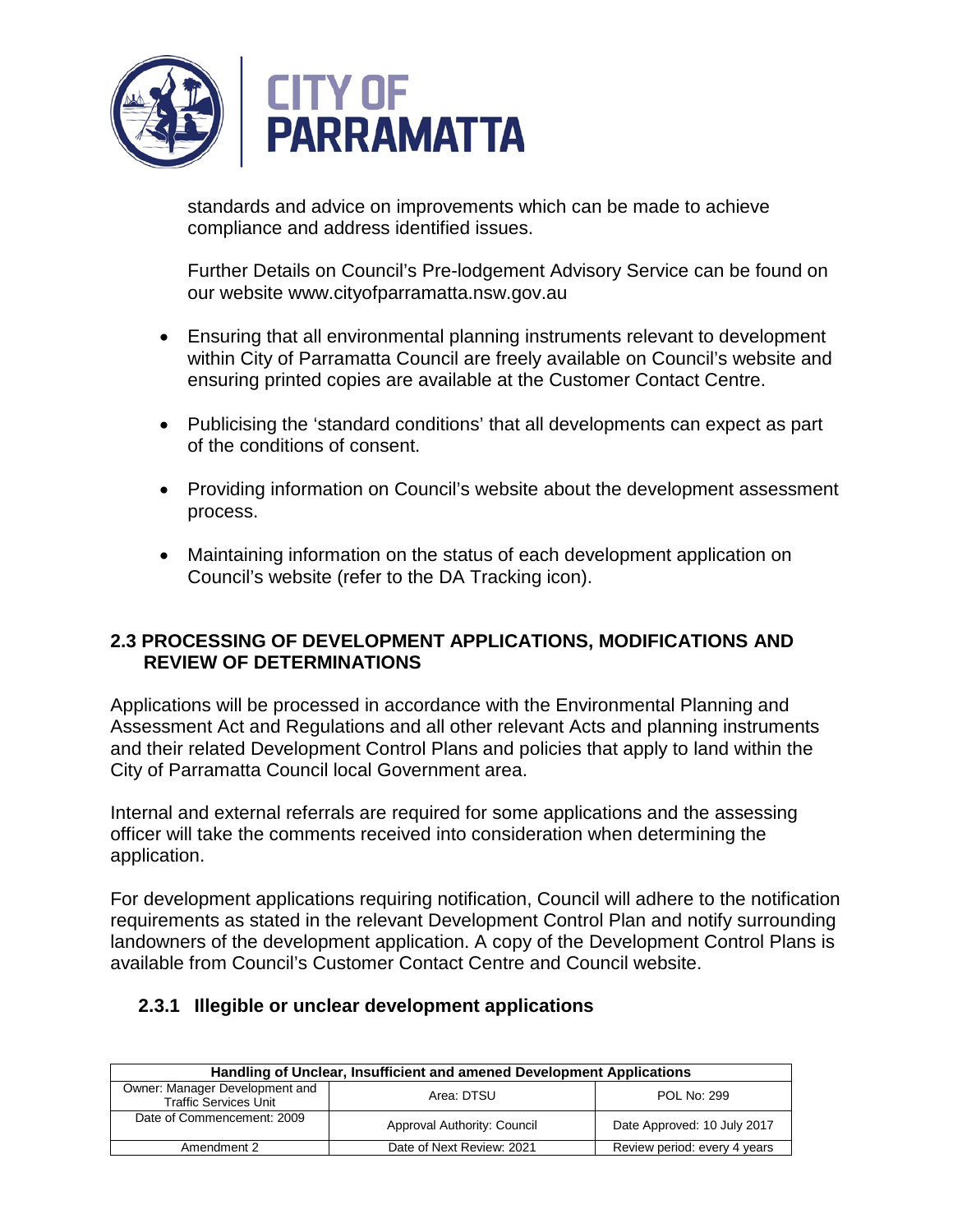

Clause 51 of the Environmental Planning and Assessment Regulation 2000 provides that Council may reject a development application within 14 days after receiving it if the application is illegible or it is unclear as to the development consent sought, or the development application does not contain any information, or is not accompanied by any document, specified in Part 1 of Schedule 1 of the Regulations (Part 1 of Schedule 1 can be found in attachment 1).

Where a development application is illegible or unclear, the applicant will be notified in writing within 14 days of lodgement of the application and advised the application has been rejected. An application that is rejected is taken to have never been made, and Council will refund to the applicant all of the fees paid in relation to the application.

Council also utilises checklists to be completed by a suitably qualified person to accompany lodgement of certain applications. The checklists are to assist an applicant to understand and prepare for lodgement requirements and to assist Council in receiving appropriate information to enable assessment of an application in a time efficient manner. Submission of incomplete or inaccurate information associated with the checklists will mean an application cannot be lodged with Council until corrected.

# **2.3.2 Requests for further information**

Clause 54 of the Environmental Planning & Assessment Regulation 2000 allows Council to request additional information about the proposed development to allow for the proper consideration of the application. Council will require any additional information to be provided within 14 days.

Council will apply 'stop the clock' provisions until;

- All necessary information is received, or
- The applicant notifies Council the information will not be provided, or
- The application is determined.

If the requested information has not been received at Council within 14 days of the date of the written request for the information and no request for an extension of time has been received, the development application will be determined on the information available and may be refused.

The Council will only agree to a further extension of time if it is satisfied that genuine extenuating circumstances have prevented the provision of the additional information within the requested time. For this to occur the applicant is required to submit in writing their reasons for seeking a further extension and outline a possible timeframe for the

| Handling of Unclear, Insufficient and amened Development Applications |                             |                              |  |
|-----------------------------------------------------------------------|-----------------------------|------------------------------|--|
| Owner: Manager Development and<br><b>Traffic Services Unit</b>        | Area: DTSU                  | <b>POL No: 299</b>           |  |
| Date of Commencement: 2009                                            | Approval Authority: Council | Date Approved: 10 July 2017  |  |
| Amendment 2                                                           | Date of Next Review: 2021   | Review period: every 4 years |  |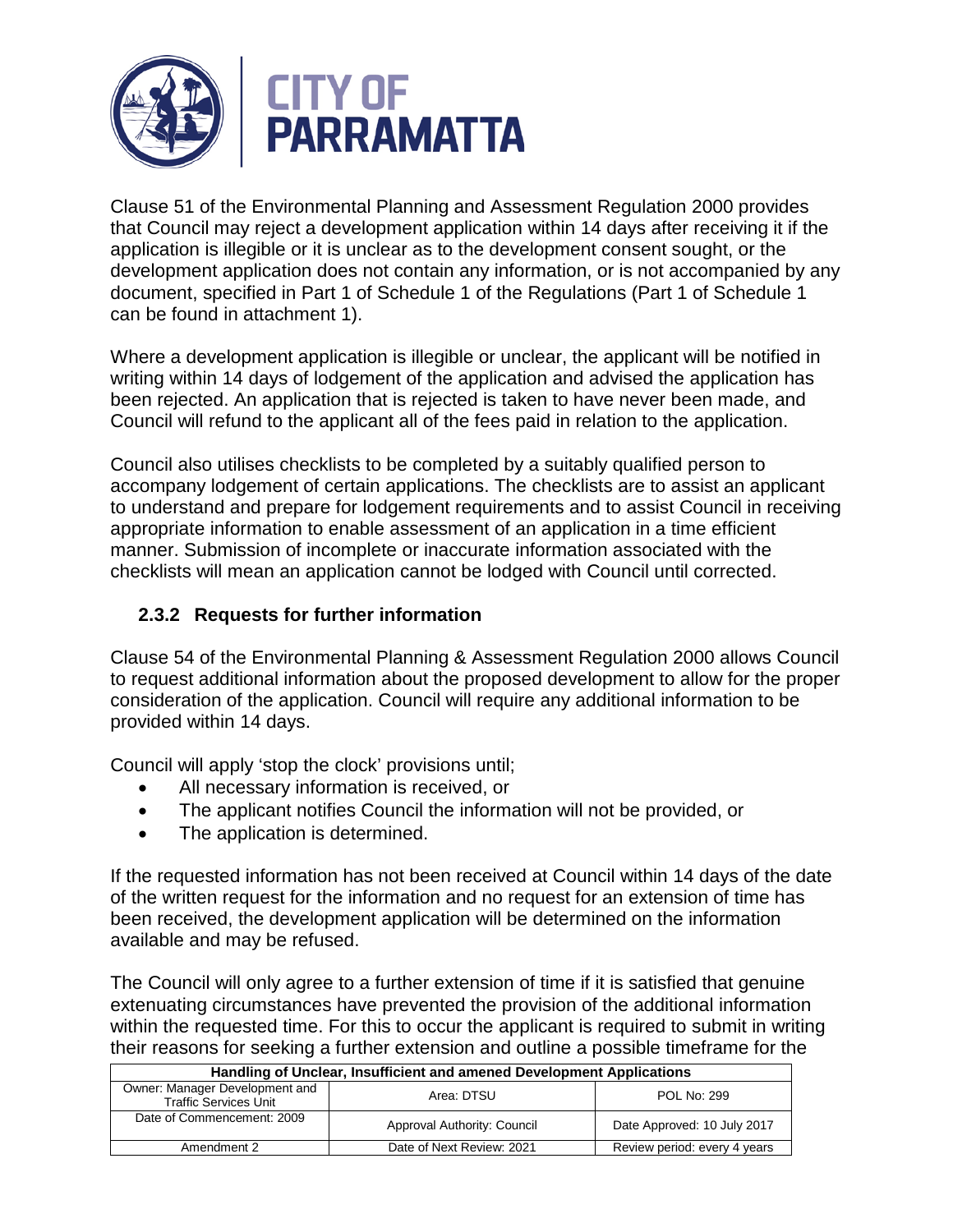

submission of the information. Under those circumstances the applicant may be provided with a further extension of time.

The extension of time will be considered by a senior staff member and the applicant will be notified in writing of the decision. Should the additional information not be provided after the expiry of that period, the application will then be determined on the information available and on the merit of the application.

Council will allow one opportunity to submit further information.

No request for further information will be given where:

- a pre-lodgement meeting was held and the applicant has not followed the advice given in that meeting in respect of the same issue.
- a pre-lodgement meeting was not requested by an applicant in respect of multiunit residential developments (townhouses, residential flat buildings), mixed use development and multi storey or large scale commercial/industrial developments

# **2.3.3 Development applications not conforming with the planning controls**

For development applications and modifications of consent (section 96 applications) that significantly breach the planning controls, a senior officer from our Development and Traffic Services Unit will determine whether the development application will have significant variation or is in conflict with the general principles of the development controls and design standards. In these circumstances Council will write to the applicant within 14 days of lodgement of the DA and request the applicant to modify or withdraw the application within 14 days from the date of the written request.

Only one opportunity will be provided to an applicant to amend a development application.

If the applicant notifies Council in writing that the application is withdrawn, Council will refund a percentage of the application fees based on the level of assessment undertaken by Council to date.

If the applicant notifies Council in writing that the amendments will not be made Council will then 'start the clock' and assess the development application on merit.

If the applicant fails to make any of the requested modifications, and has not notified Council in writing of their intention to withdraw the application, or does not provide the

| Handling of Unclear, Insufficient and amened Development Applications |                             |                              |  |
|-----------------------------------------------------------------------|-----------------------------|------------------------------|--|
| Owner: Manager Development and<br><b>Traffic Services Unit</b>        | Area: DTSU                  | POL No: 299                  |  |
| Date of Commencement: 2009                                            | Approval Authority: Council | Date Approved: 10 July 2017  |  |
| Amendment 2                                                           | Date of Next Review: 2021   | Review period: every 4 years |  |